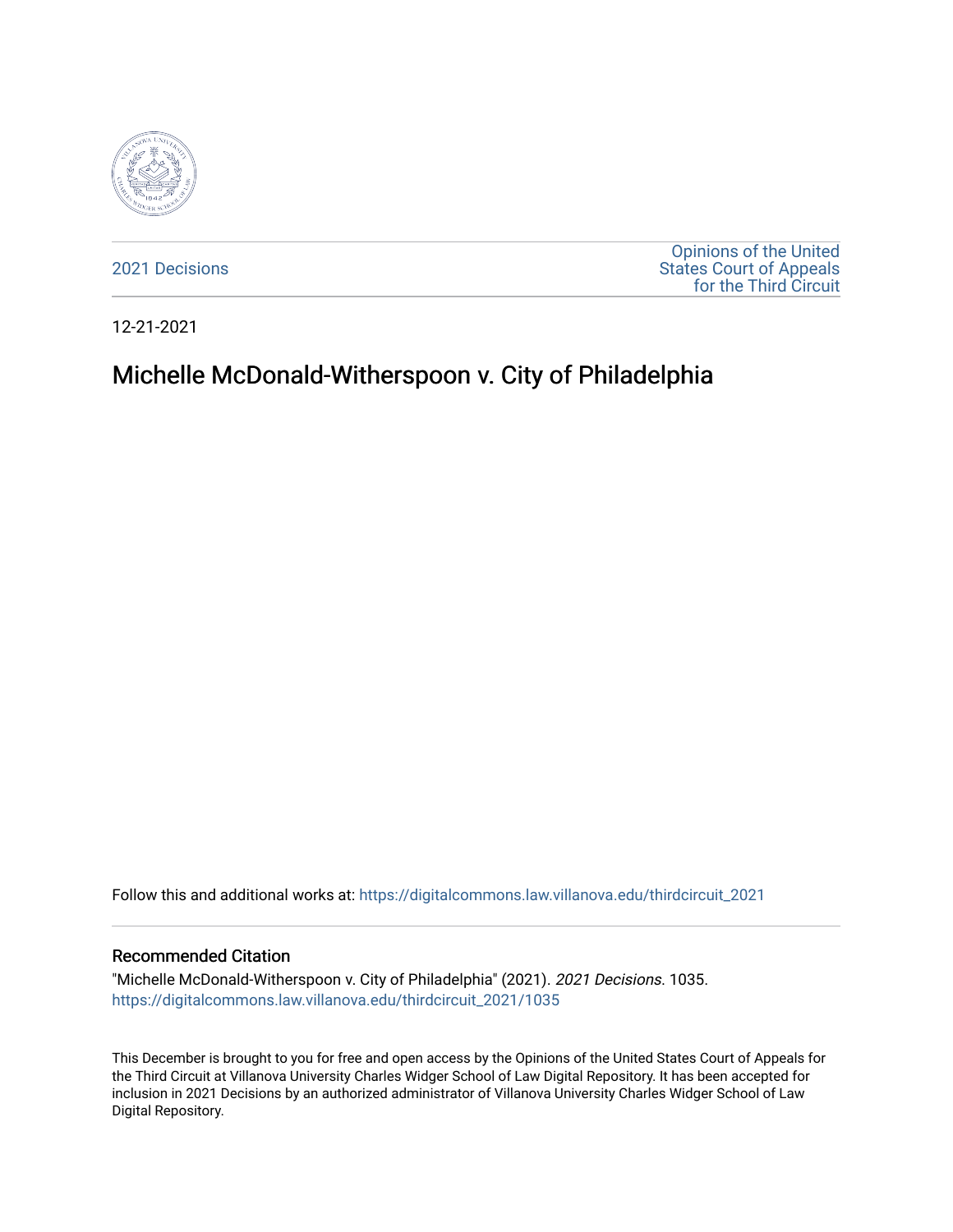#### **NOT PRECEDENTIAL**

UNITED STATES COURT OF APPEALS FOR THE THIRD CIRCUIT

 $\mathcal{L}_\text{max}$ 

No. 21-1019  $\mathcal{L}_\text{max}$ 

MICHELLE MCDONALD-WITHERSPOON, Individually and as adminstratrix of the estate of Kenyada Jones, Appellant

v.

CITY OF PHILADELPHIA; WARDEN GERALD MAY; CORIZON HEALTH, INC.; VIVIAN GANDY, MD; MARIAMMA SAMUEL, RN; JENNIFER MARCINKOWSKI, MA; MHM SERVICES INC, a/k/a MHM Correctional Services, Inc.; DEBORAH HARRIS-WHITE, LSW; CHERYL BLADWIN, MSW; AMBER E. BROWNE; JEANETTE PALMER

 $\mathcal{L}_\text{max}$ 

Appeal from the United States District Court for the Eastern District of Pennsylvania (D.C. No. 2-17-cv-01914) District Judge: Hon. John R. Padova

Submitted Under Third Circuit L.A.R. 34.1(a) December 10, 2021

Before: SHWARTZ, PORTER, and FISHER, Circuit Judges.

(Filed: December 21, 2021)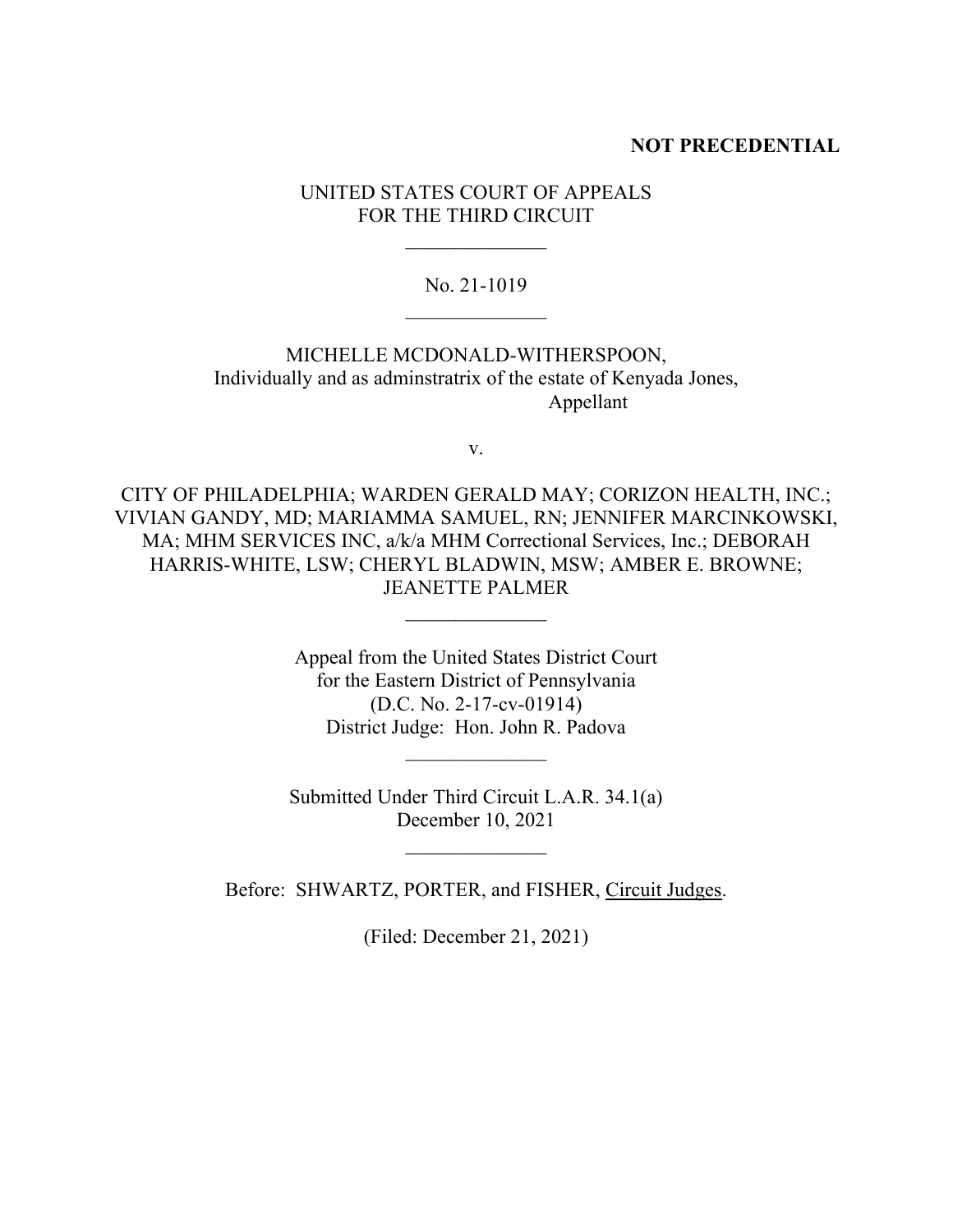# OPINION\*  $\mathcal{L}_\text{max}$

#### SHWARTZ, Circuit Judge.

This appeal addresses whether the District Court correctly dismissed federal and state claims against the City of Philadelphia (the "City"), the Philadelphia Adult Parole and Probation Department ("PAPPD"), and probation officers Amber Browne and Janette Palmer arising from the death of an incarcerated adult who struggled with schizophrenia and depression. For the reasons set forth below, the District Court properly dismissed all claims, and we will therefore affirm.

# I

Kenyada Jones had a history of mental illness, including schizophrenia and depression. He was arrested during a visit with his probation officer, Amber Browne, and her supervisor, Janette Palmer, and held at Curran-Fromhold Correctional Facility. While there, he overdosed on blood pressure medication and died.

Jones' mother, Plaintiff Michelle McDonald-Witherspoon, sued, among others, the City, PAPPD, Browne, and Palmer (collectively, "Defendants") in Pennsylvania state court, asserting violations of 42 U.S.C. § 1983, the Americans with Disabilities Act

<sup>\*</sup> This disposition is not an opinion of the full Court and, pursuant to I.O.P. 5.7, does not constitute binding precedent.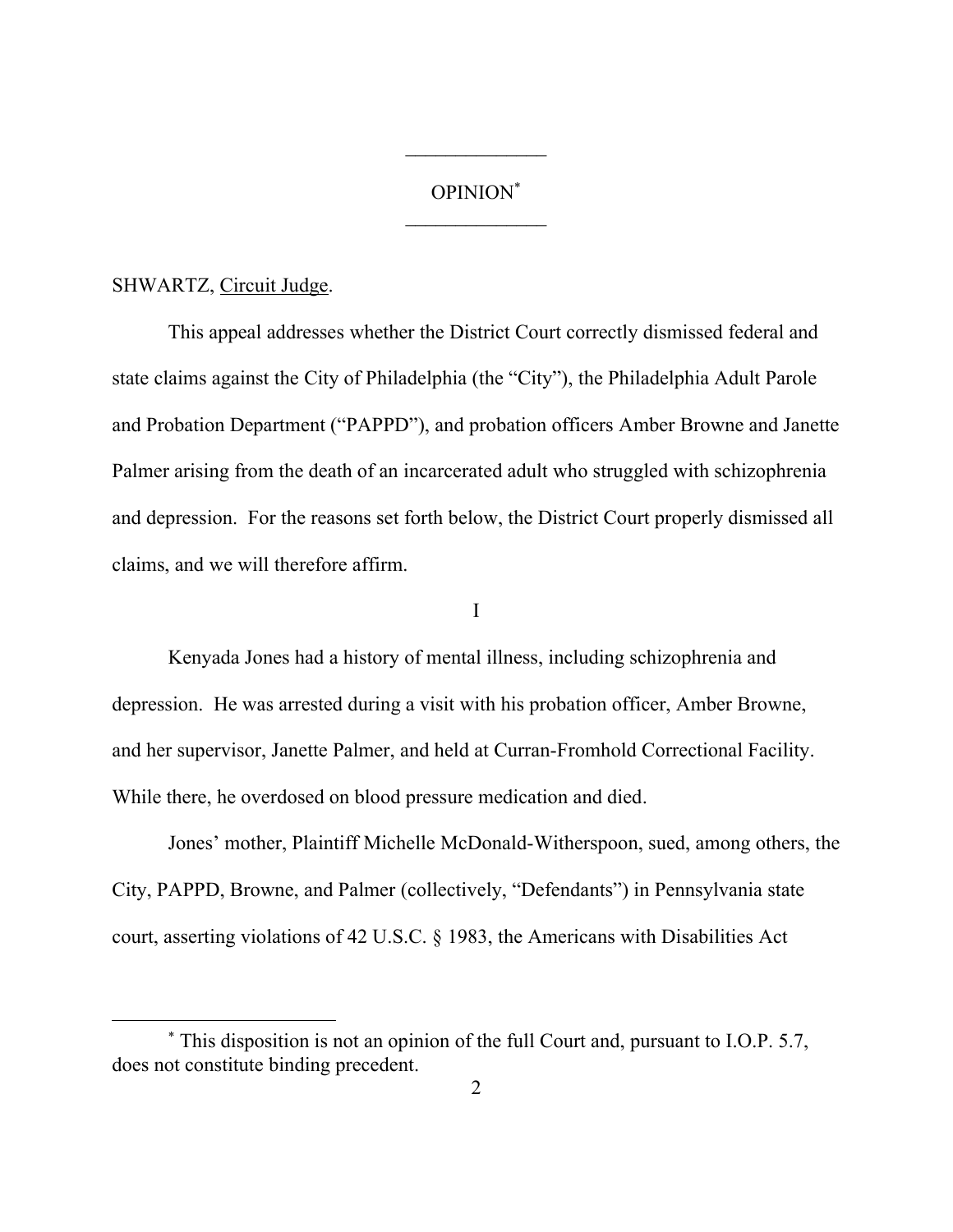("ADA"), 42 U.S.C. § 12101 et seq., the Rehabilitation Act, 29 U.S.C. § 701 et seq., and state law. After the case was removed to the United States District Court for the Eastern District of Pennsylvania, Defendants moved to dismiss the complaint. The District Court granted the motions in part and denied them in part ("First Order"). See McDonald-Witherspoon v. City of Philadelphia ("McDonald I"), No. CV 17-1914, 2017 WL 3675408 (E.D. Pa. Aug. 25, 2017).

Plaintiff filed an amended complaint that asserted largely the same claims but added factual allegations and additional defendants not at issue in this appeal. Defendants moved to dismiss the amended complaint, which the District Court granted in part and denied in part ("Second Order"). See McDonald-Witherspoon v. City of Philadelphia ("McDonald II"), No. CV 17-1914, 2018 WL 4030702 (E.D. Pa. Aug. 23,  $2018$ ).<sup>1</sup>

Following discovery, the City, Browne, and Palmer moved for summary judgment on the surviving claims, which the District Court granted ("Third Order"). See McDonald-Witherspoon v. City of Philadelphia ("McDonald III"), 481 F. Supp. 3d 424 (E.D. Pa. 2020).

Plaintiff appeals the portions of the District Court's orders concerning certain

 $<sup>1</sup>$  The District Court granted Plaintiff leave to file a second amended complaint but</sup> only to identify the names of additional defendants not at issue in this appeal. Plaintiff filed a second amended complaint, but the Court struck portions of it as exceeding the permitted amendments. Plaintiff did not appeal this order.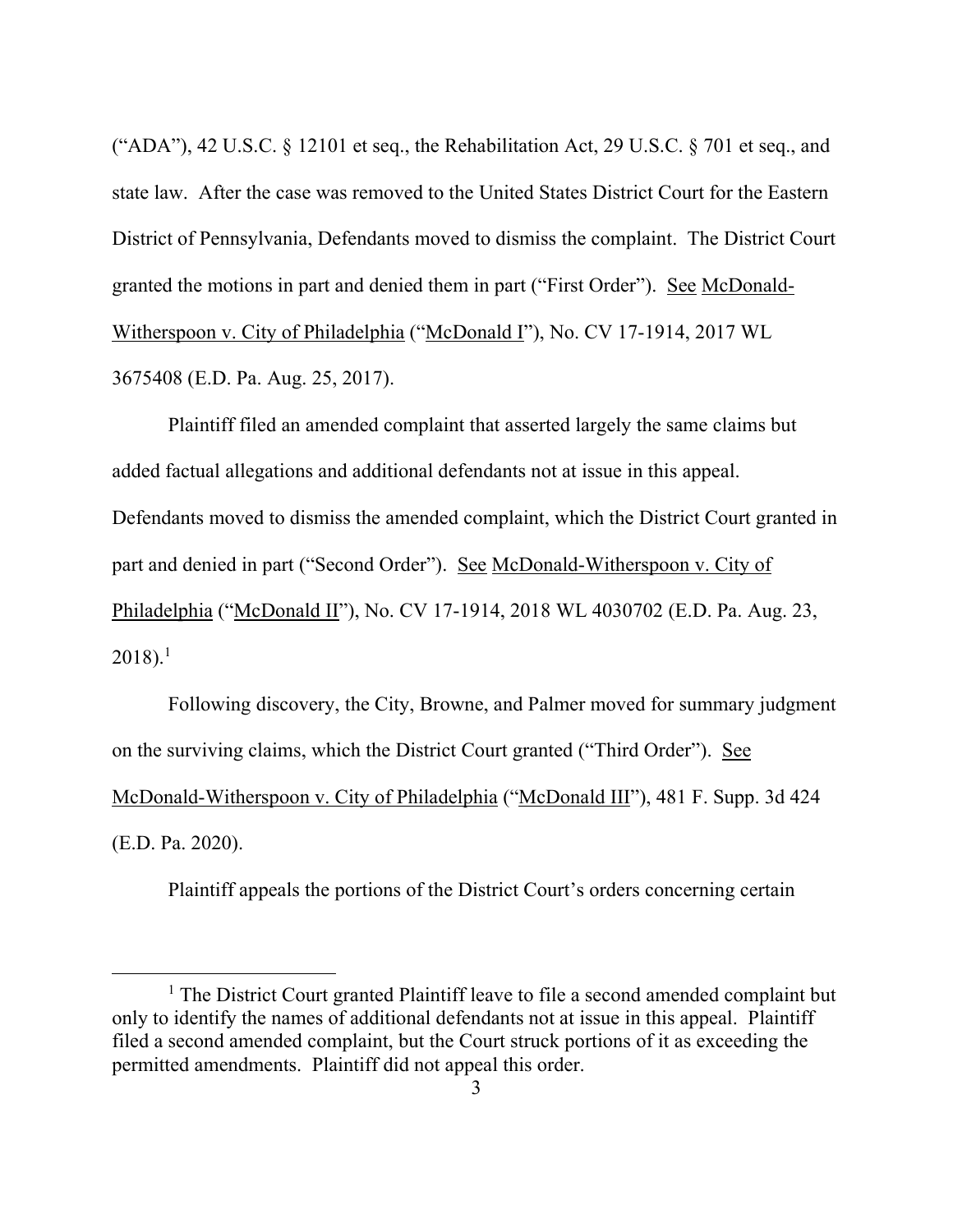claims against the City, PAPPD, Browne, and Palmer.<sup>2</sup>

 $II<sup>3</sup>$ 

Plaintiff asserts that the District Court erred in its First Order, which dismissed (1) Plaintiff's § 1983 "deliberate indifference to serious medical need" claim against Browne and Palmer; and (2) Plaintiff's ADA claim against PAPPD. To determine whether dismissal under Fed. R. Civ. P. 12(b)(6) was warranted, we accept as true and recite below the complaint's relevant factual allegations.

In her complaint, Plaintiff alleged that Jones was a "disabled individual, having a permanent and serious disability diagnosed as paranoid schizophrenia, schizoaffective disorder, depressive disorder, bipolar disorder, psychotic disorder and/or similar diagnoses" and that "[t]his mental disorder caused [Jones] to be weaker and more vulnerable than the general population and in need of special assistance." J.A. 26 (Complaint) ¶ 9. Plaintiff then alleged that while "on parole/probation for a DUI charge, [Jones] visited his parole officer Browne where he was seen and handled by Browne and

<sup>2</sup> The District Court had jurisdiction under 28 U.S.C. §§ 1331, 1343, and 1367. We have jurisdiction under 28 U.S.C. § 1291.

 $3$  We review de novo a district court's order granting a motion to dismiss under Federal Rule of Procedure 12(b)(6). In re Adams Golf, Inc. Sec. Litig., 381 F.3d 267, 273 (3d Cir. 2004). To survive a Rule 12(b)(6) motion, "a complaint must contain sufficient factual matter, accepted as true, to state a claim to relief that is plausible on its face." Ashcroft v. Iqbal, 556 U.S. 662, 678 (2009) (quotation marks omitted). We disregard "a pleading's legal conclusions" but "assume all remaining factual allegations to be true" and construe them in the light most favorable to the plaintiff. Connelly v. Lane Constr. Corp., 809 F.3d 780, 790 (3d Cir. 2016).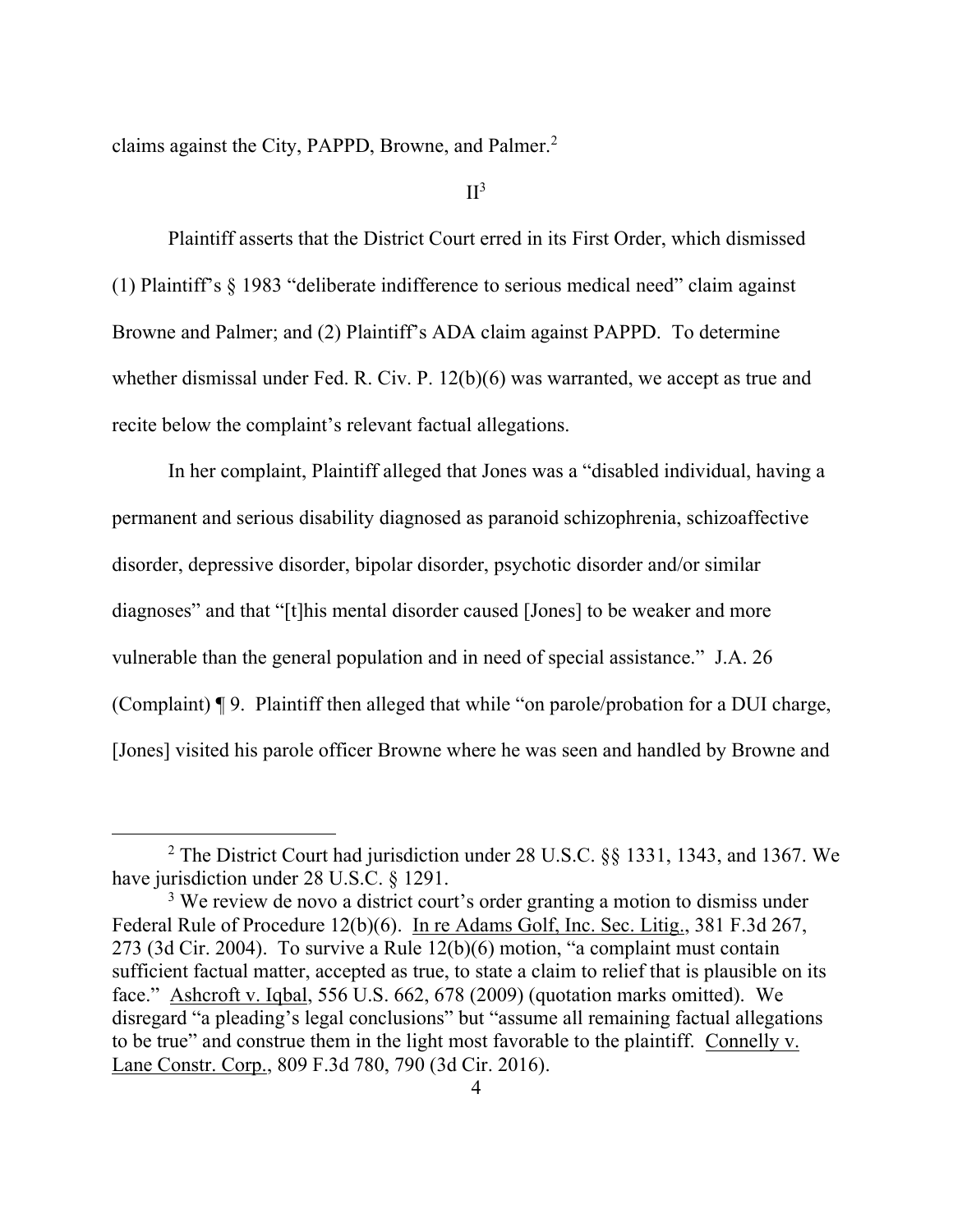Palmer," and that Plaintiff "told Browne that [Plaintiff] was on her way to Browne's office to pick up [Jones]," but that "by the time she got there, [Jones] had already been taken away" to jail. J.A. 26 (Complaint) ¶ 12.

## A

The District Court dismissed Plaintiff's § 1983 deliberate indifference to serious medical need claim, construing it as a "vulnerability to suicide claim" and concluding that the allegations against Browne and Palmer were "insufficient to plausibly show that Browne and Palmer acted with reckless indifference to Jones's vulnerability to suicide." McDonald I, 2017 WL 3675408, at \*6. We agree that the § 1983 claim warranted dismissal, but affirm the dismissal on slightly different grounds. Before us, and in her complaint, Plaintiff asserts a deliberate indifference to serious medical need claim that is broader than a vulnerability to suicide claim.

"[D]eliberate indifference to serious medical needs of prisoners . . . [is conduct] proscribed by the Eighth Amendment," and therefore, "deliberate indifference to a prisoner's serious illness or injury states a cause of action under [42 U.S.C.] § 1983." Estelle v. Gamble, 429 U.S. 97, 104-05 (1976). To succeed on this claim, a plaintiff must demonstrate "(1) that the defendants were deliberately indifferent to [his] medical needs and (2) that those needs were serious." Rouse v. Plantier, 182 F.3d 192, 197 (3d Cir. 1999) (citing Estelle, 429 U.S. at 106). The deliberate indifference element requires that the defendant "recklessly disregard a substantial risk of serious harm," and therefore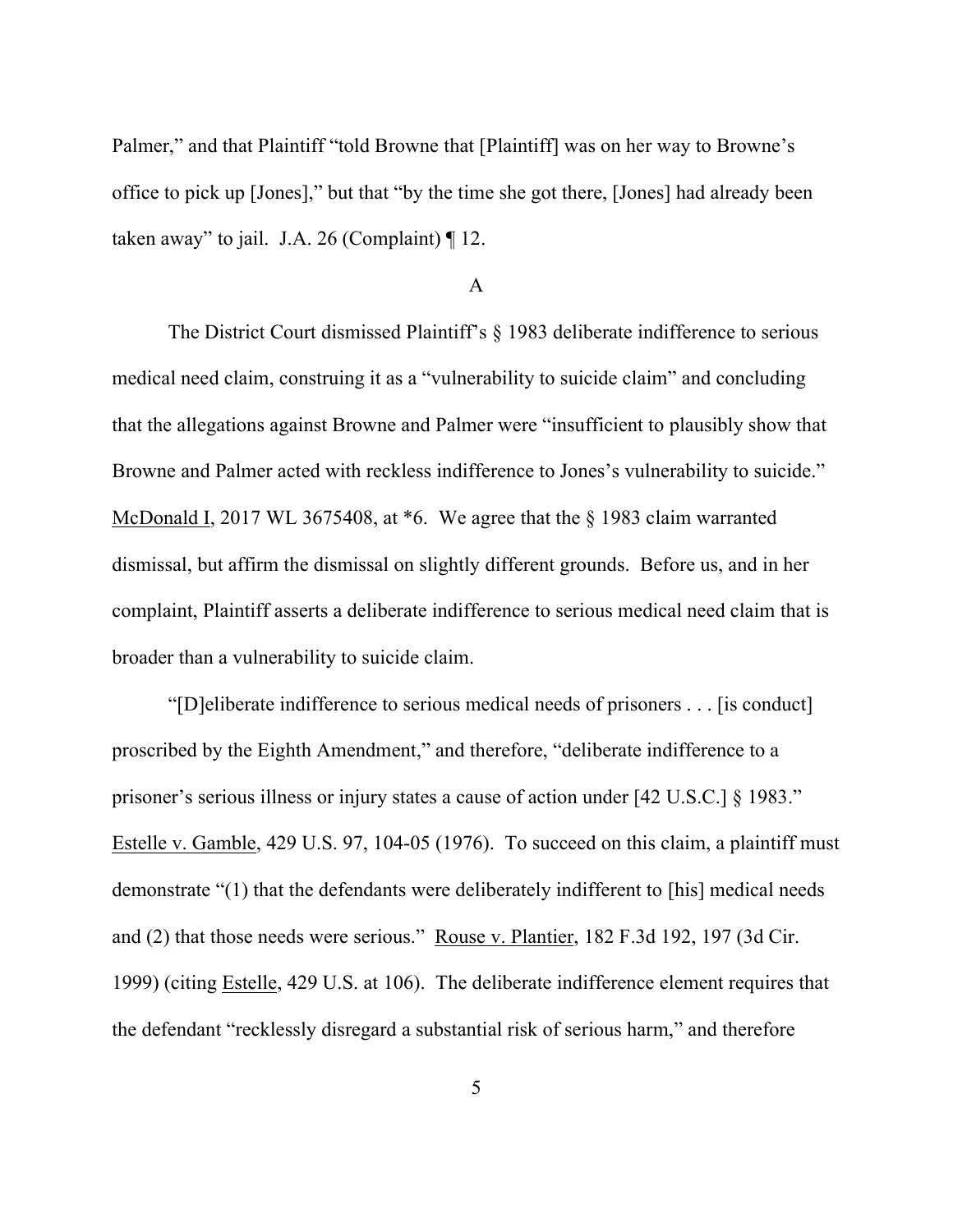negligence or medical malpractice is not enough. Palakovic v. Wetzel, 854 F.3d 209, 227 (3d Cir. 2017) (citations omitted). Generally, deliberate indifference is met when the defendant "(1) knows of a prisoner's need for medical treatment but intentionally refuses to provide it; (2) delays necessary medical treatment based on a non-medical reason; or (3) prevents a prisoner from receiving needed or recommended medical treatment." Rouse, 182 F.3d at 197.

Here, the complaint does not plausibly allege that Browne and Palmer intentionally refused to provide Jones medical care or otherwise recklessly disregarded a substantial risk of serious harm. Rather, the complaint reveals that Jones received medical care precisely because of Browne and Palmer's decision to detain him. The adequacy of that medical care, however, is not alleged to be within their control. See Giddings v. Joseph Coleman Ctr., 473 F. Supp. 2d 617, 626 (E.D. Pa. 2007) (holding that a parole officer's decision to "take[] [an inmate] to a nearby prison where he would receive, and actually did receive, immediate medical attention" for a self-inflicted cut observed the day prior "fall[s] far short of the level of delay and denial of necessary treatment required to rise to the level of an Eighth Amendment violation"), aff'd, 278 F. App'x 131 (3d Cir. 2008) (non-precedential). Thus, the complaint does not plausibly allege that Browne and Palmer intentionally refused to provide Jones medical care, delayed providing him medical treatment, or prevented him from receiving medical care. Therefore, the District Court appropriately dismissed Plaintiff's deliberate indifference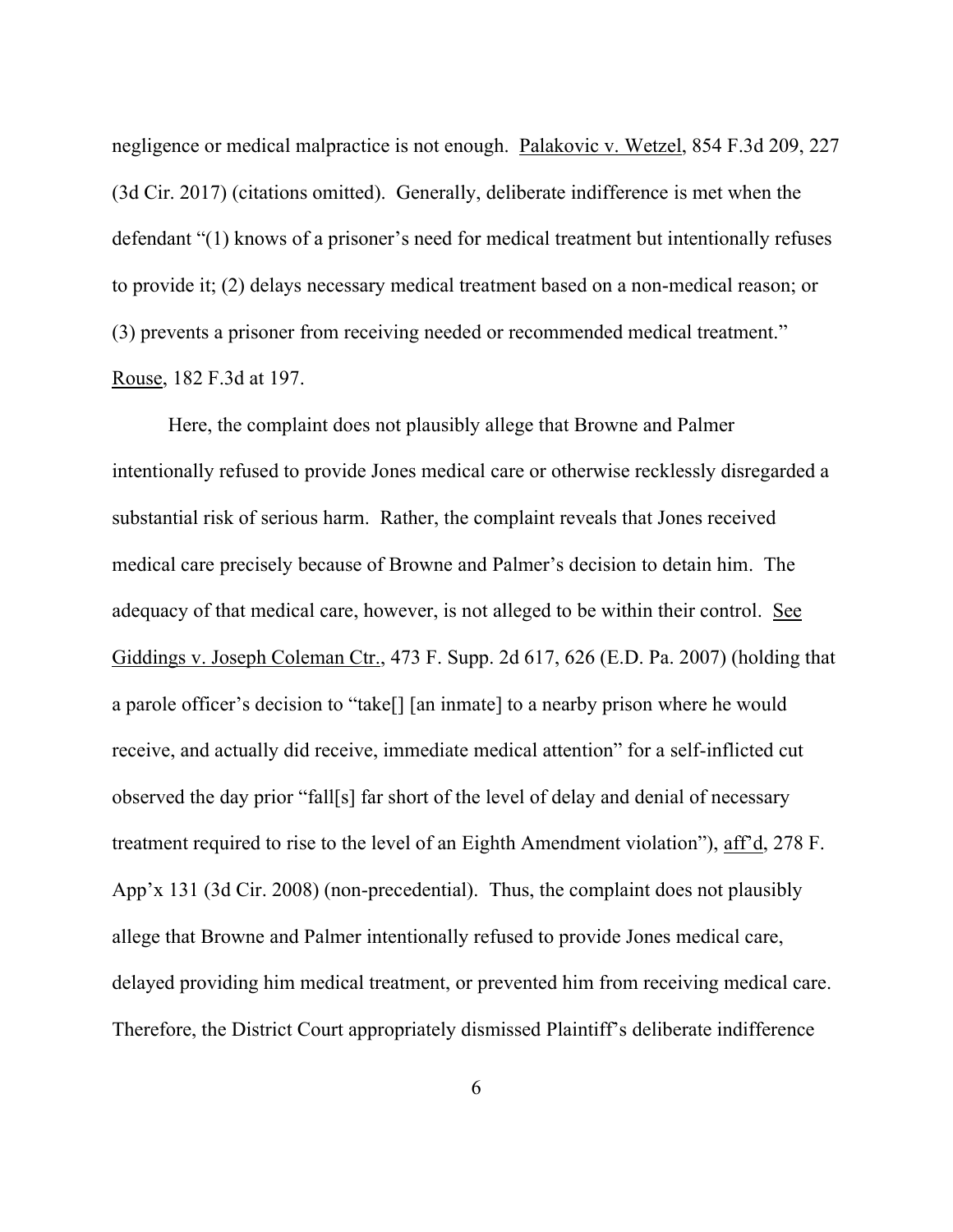claim.<sup>4</sup>

The District Court also correctly dismissed Plaintiff's ADA claim against PAPPD because Eleventh Amendment immunity bars the claim.

B

The Eleventh Amendment provides that "[t]he Judicial power of the United States shall not be construed to extend to any suit in law or equity, commenced or prosecuted against one of the United States by Citizens of another State, or by Citizens or Subjects of any Foreign State." U.S. Const. amend. XI. The "immunity extends to entities that are considered arms of the state." Bowers v. Nat'l Collegiate Athletic Ass'n, 475 F.3d 524, 545 (3d Cir. 2007). However, Congress can abrogate the immunity when acting within its constitutional authority. Id. at 550. In Title II of the ADA, Congress acted within its constitutional authority in abrogating the immunity when a Title II claim concerns "conduct that actually violates the Fourteenth Amendment." United States v. Georgia, 546 U.S. 151, 159 (2006) (emphasis omitted).

Here, PAPPD's Eleventh Amendment immunity bars Plaintiff's ADA Title II

<sup>4</sup> Plaintiff included no additional factual allegations in the amended complaint to overcome this dismissal, and her attempts to include additional factual allegations in the second amended complaint exceeded the limited amendments the District Court permitted. See Krantz v. Prudential Invs. Fund Mgmt. LLC, 305 F.3d 140, 144 (3d Cir. 2002) ("A District Court has discretion to deny a plaintiff leave to amend where the plaintiff was put on notice as to the deficiencies in his complaint, but chose not to resolve them."). Therefore, the First Order's dismissal is not impacted by the subsequent pleadings.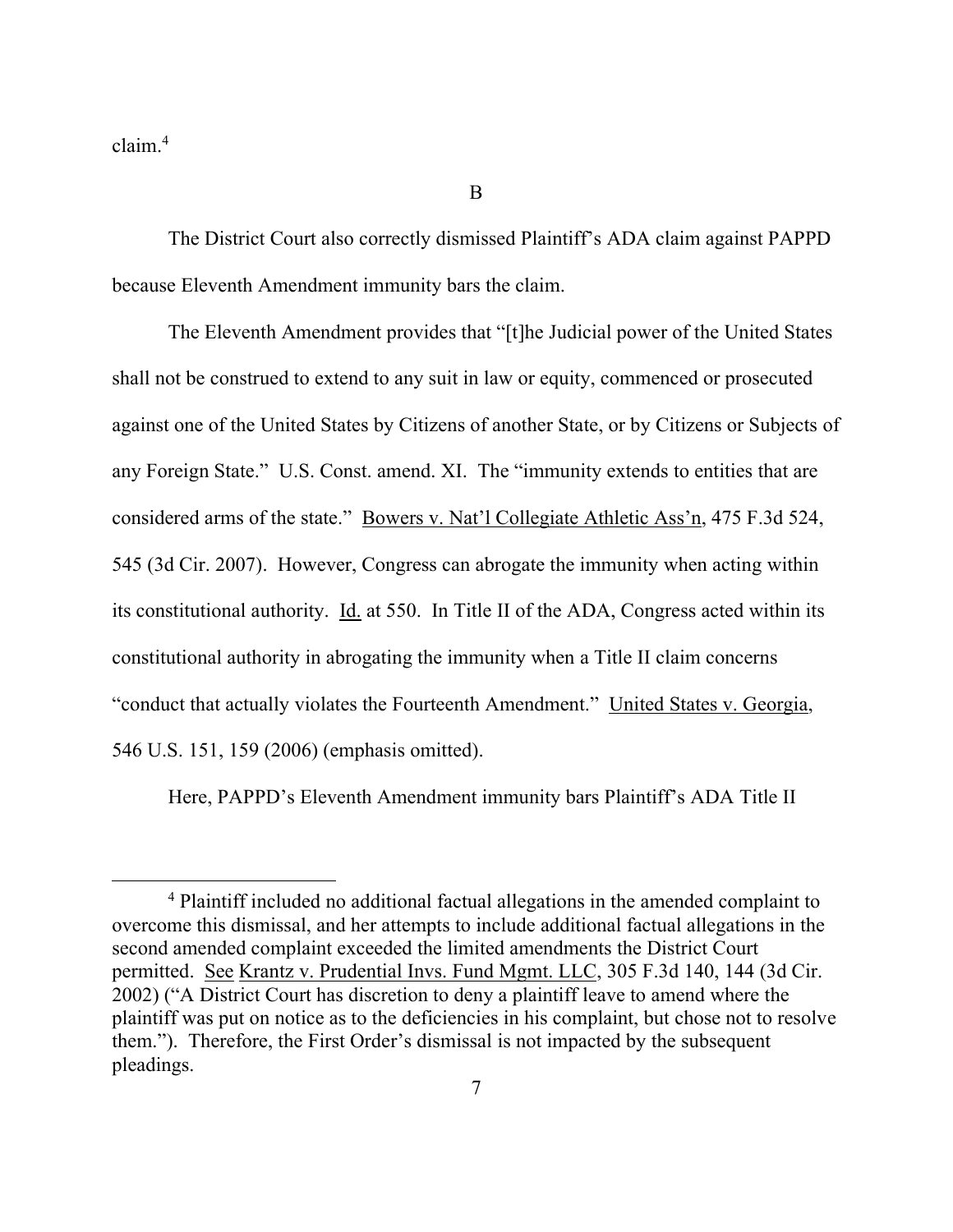claim. PAPPD is an arm of Pennsylvania.The complaint alleges that employees of PAPPD "unlawfully" searched, arrested, and incarcerated Jones based upon his mental disability and race, J.A. 26-27, 29 (Compl. ¶¶ 13, 14, 24, 30), but these conclusory assertions, without more, are insufficient to plausibly allege that PAPPD violated Jones' Fourteenth Amendment rights. Therefore, the District Court appropriately dismissed Plaintiff's ADA claim against PAPPD.<sup>5</sup>

#### III

Plaintiff also appeals the Second Order's dismissal of Plaintiff's claim under § 504 of the Rehabilitation Act, 29 U.S.C. § 794, against PAPPD. Focusing on the allegations in the amended complaint, her § 504 claim against PAPPD is based on the actions of its employees, Browne and Palmer.

Section 504 of the Rehabilitation Act provides, in relevant part, that " $[n]$ o... individual with a disability . . . shall, solely by reason of her or his disability, be excluded from the participation in, be denied the benefits of, or be subjected to discrimination under any program or activity receiving Federal financial assistance." 29 U.S.C. § 794(a). To successfully assert a  $\S$  504 claim, a plaintiff must prove, among other things, that the "disabled" person was "precluded from participating in a program or receiving a

 $5$  To the extent Plaintiff challenges the District Court's dismissal of her  $\frac{1}{2}$  1983 equal protection claim against PAPPD, the First Order likewise appropriately dismissed the claim as barred by PAPPD's Eleventh Amendment immunity. See Kentucky v. Graham, 473 U.S. 159, 169 n.17 (1985) (explaining that "§ 1983 was not intended to abrogate a State's Eleventh Amendment immunity").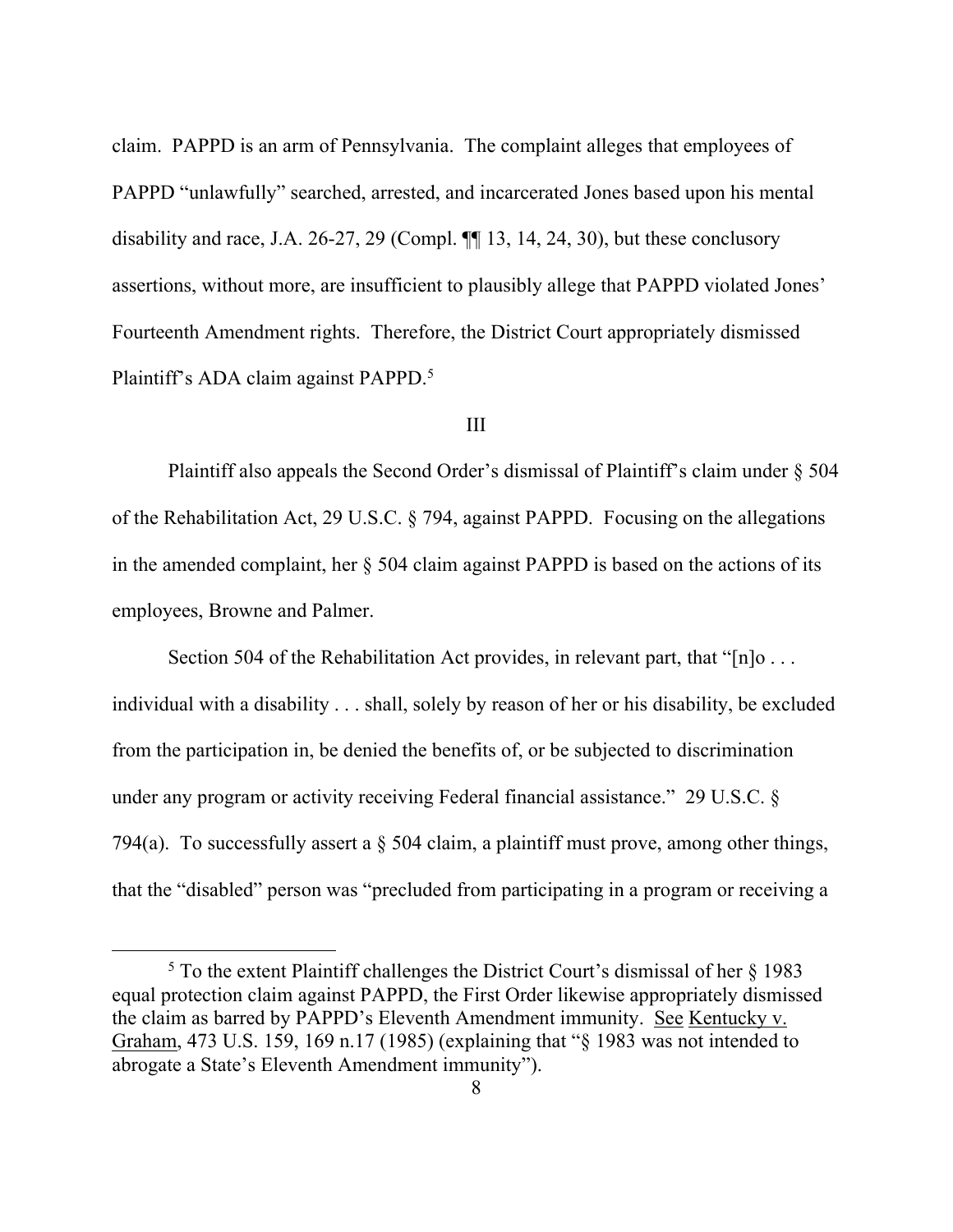service or benefit because of [his] disability." CG v. Pa. Dep't of Educ., 734 F.3d 229, 235 (3d Cir. 2013) (citing Chambers ex rel. Chambers v. Sch. Dist. of Philadelphia Bd. of Educ., 587 F.3d 176, 189 (3d Cir. 2009)). This element "requires disability to be the sole cause of discrimination," which means "an alternative cause is fatal to a[] [Rehabilitation Act] claim because disability would no longer be the sole cause." Id. at 236 n.11.

The amended complaint alleges alternative causes for Browne and Palmer's decision to detain of Jones: (1) because of Jones' psychiatric disability, and (2) for Jones' own safety because he was unstable and his car was unfit to drive. This alternative cause, which is unrelated to Jones' disability, is fatal to Plaintiff's Rehabilitation Act claim, and therefore the District Court properly dismissed this claim.

# $IV<sup>6</sup>$

Plaintiff also appeals the Third Order, which granted summary judgment on her (1) state-created danger claim against Browne and Palmer; (2) equal protection claim against Palmer and Browne; (3) Monell claim against the City; and (4) state tort claims against Browne and Palmer. Discovery produced the factual record upon which the

 $6$  Our review of the Third Order granting summary judgment is plenary,  $Mylan$ Inc. v. SmithKline Beecham Corp., 723 F.3d 413, 418 (3d Cir. 2013), and we view the facts and make all reasonable inferences in favor of the nonmovant Plaintiff, Hugh v. Butler Cty. Family YMCA, 418 F.3d 265, 267 (3d Cir. 2005). Summary judgment is appropriate where "there is no genuine dispute as to any material fact and the movant is entitled to judgment as a matter of law." Fed. R. Civ. P. 56(a). On summary judgment, the moving party is entitled to judgment as a matter of law when the nonmoving party fails to make "a sufficient showing on an essential element of her case with respect to which she has the burden of proof." Celotex Corp. v. Catrett, 477 U.S. 317, 323 (1986).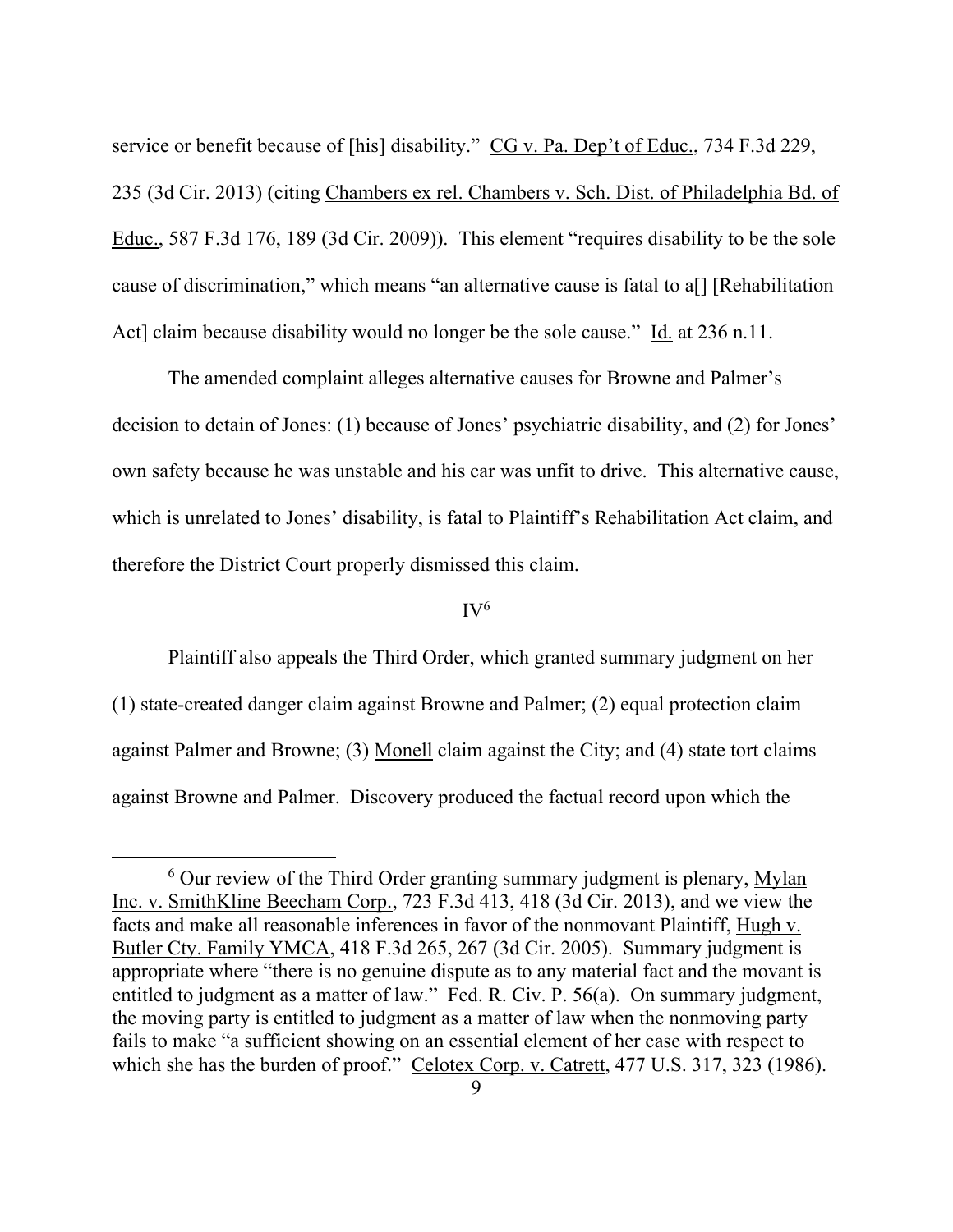summary judgment motions were based, and we next recite the material facts.

Jones had a history of drug use and mental illness, including schizophrenia and depression. One day while on probation<sup>7</sup> and living with Plaintiff, Jones had a manic episode and exhibited signs of paranoia. Concerned for Jones' safety, his family members attempted to disable his vehicle to prevent him from leaving the house. They were unsuccessful, and Jones drove away.

Plaintiff, afraid for her son's safety, called Jones' probation officer, Browne, asking that she invite Jones to her office where Plaintiff would meet Jones and involuntarily commit him. Jones arrived at Browne's office in a "manic" state, with smoke emanating from the hood of his car. J.A. 382. Browne notified Plaintiff that Jones had arrived, but after over two hours of Jones becoming increasingly agitated, Palmer obtained an arrest warrant based on Jones' probation violation for having an open bill related to a DUI offense committed while on probation. By the time Plaintiff arrived at the office, Jones had already been taken to jail.

At the jail, Jones met with several social workers and healthcare professionals who prescribed, among other things, blood pressure medication, which Jones was allowed to keep on his person ("KOP"). During his initial and follow-up evaluations, Jones denied both having suicidal thoughts and engaging in prior suicide attempts. Four days after

<sup>&</sup>lt;sup>7</sup> Jones was on parole for an aggravated assault conviction when he committed a DUI, but the parties usually refer to him as having been on probation.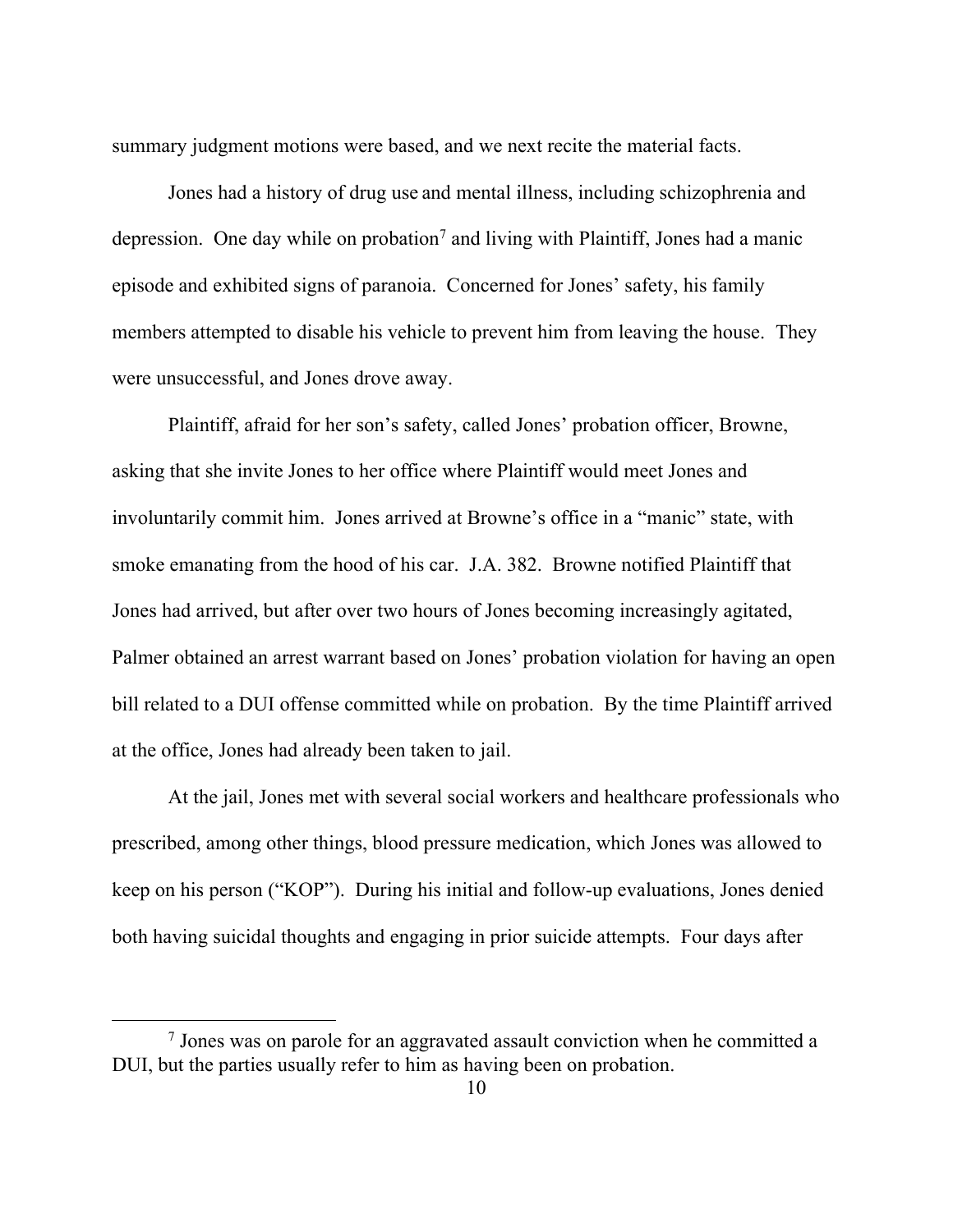entering the jail, Jones overdosed on the blood pressure medication and died.

## A

We will first examine Plaintiff's Fourteenth amendment state-created danger claim. To prevail, a plaintiff must prove: (1) "the harm ultimately caused was foreseeable and fairly direct," (2) "the state actor acted in willful disregard for the safety of the [victim]," (3) "there existed some relationship between the state and the [victim]," and (4) "the state actors used their authority to create an opportunity that otherwise would not have existed for the [harm] to occur." Est. of Smith v. Marasco, 430 F.3d 140, 153 (3d Cir. 2005) (citations omitted). The second element is satisfied only when the state actor's conduct "shocks the conscience." Id. The "exact degree of wrongfulness necessary to reach the 'conscience-shocking' level depends upon the circumstances of a particular case," and when the state actor is in a "hyperpressurized environment" (as opposed to a situation where the state actor has "the luxury of proceeding in a deliberate fashion") conscience-shocking behavior usually requires a showing that the state official "deliberately harmed the victim." Id. (citation omitted).

Here, Browne and Palmer were in a hyperpressurized environment. One officer observed Jones arrive at PAPPD's office driving "very erratically, driving from one side to the other trying to park the vehicle almost hitting people out of control," J.A. 439, with his car smoking from the hood. Browne explained that when Jones arrived at her office, he was in a "manic" state, his "demeanor was just kind of all over the place, [he] was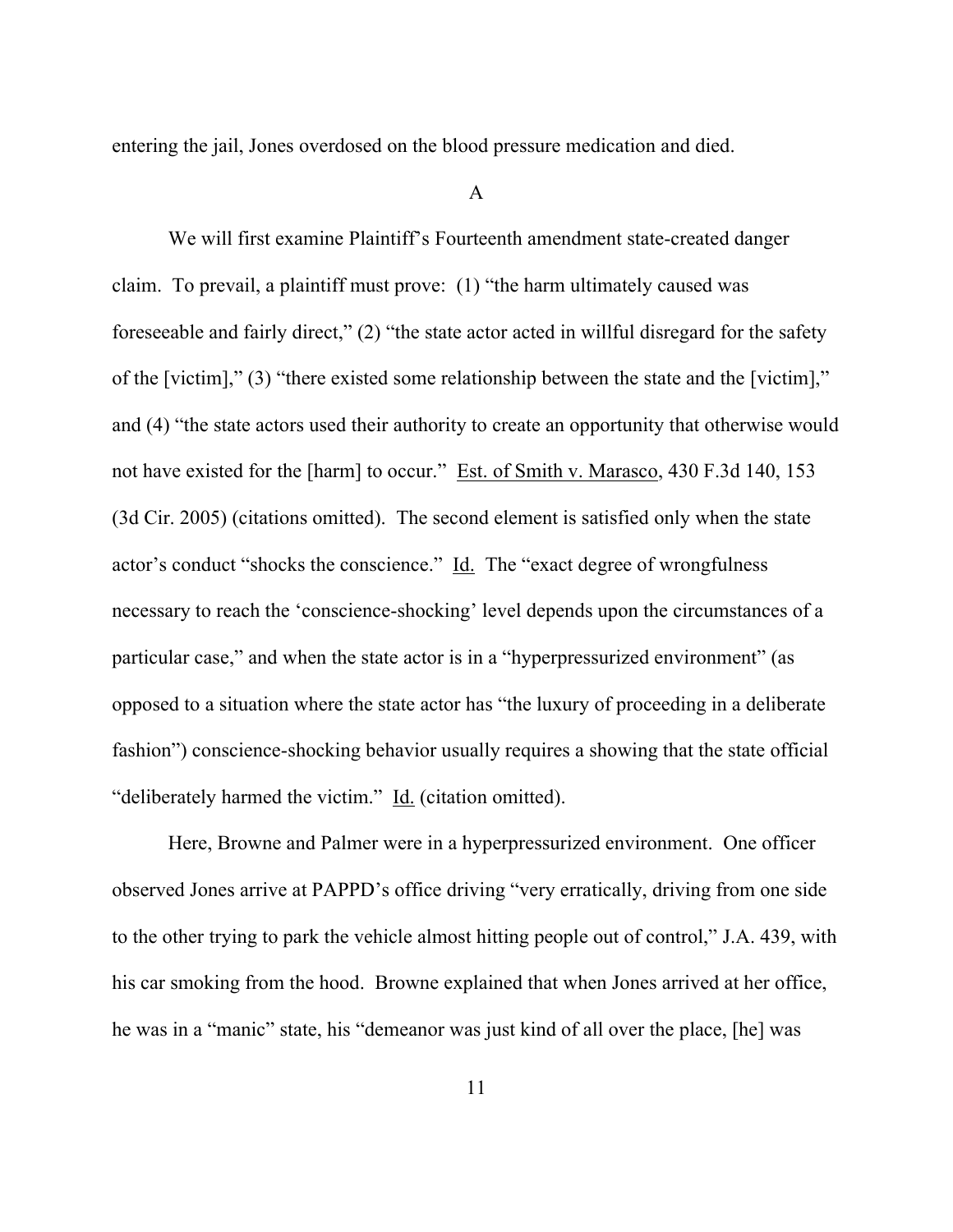very loud," "he was bouncing from question to question," and "[a]t one point, he bust out in song and sung [Browne] a full song very loudly." J.A. 382. Browne's supervisor, Palmer, also met with Jones and explained that Jones was "extremely agitated," "rambling," "pushing the table," and that he "banged the wall" with his hands. J.A. 429- 30. Palmer recounted that Jones was frustrated because he "wanted to go to New York to save his brother from ISIS." J.A. 430. After over two hours of Jones becoming increasingly agitated and expressing an intent to leave the state in an unfit automobile, Browne and Palmer detained Jones for a violation of probation and took him "into custody . . . for his own safety." J.A. 237. Given Jones' behavior and Browne and Palmer's concerns for his safety, no reasonable jury could have found that Browne and Palmer's decision to detain Jones, particularly given that they obtained a warrant for his arrest based upon an independent violation of probation, was conscience-shocking behavior. Therefore, the District Court properly granted summary judgment in favor of Browne and Palmer on Plaintiff's state-created danger claim.

#### B

The District Court also correctly granted summary judgment in favor of Browne and Palmer on Plaintiff's equal protection "class of one" claim.

To prevail on a Fourteenth Amendment equal protection clause claim under a "class of one" theory, a plaintiff must prove "(1) the defendant treated him differently from others similarly situated, (2) the defendant did so intentionally, and (3) there was no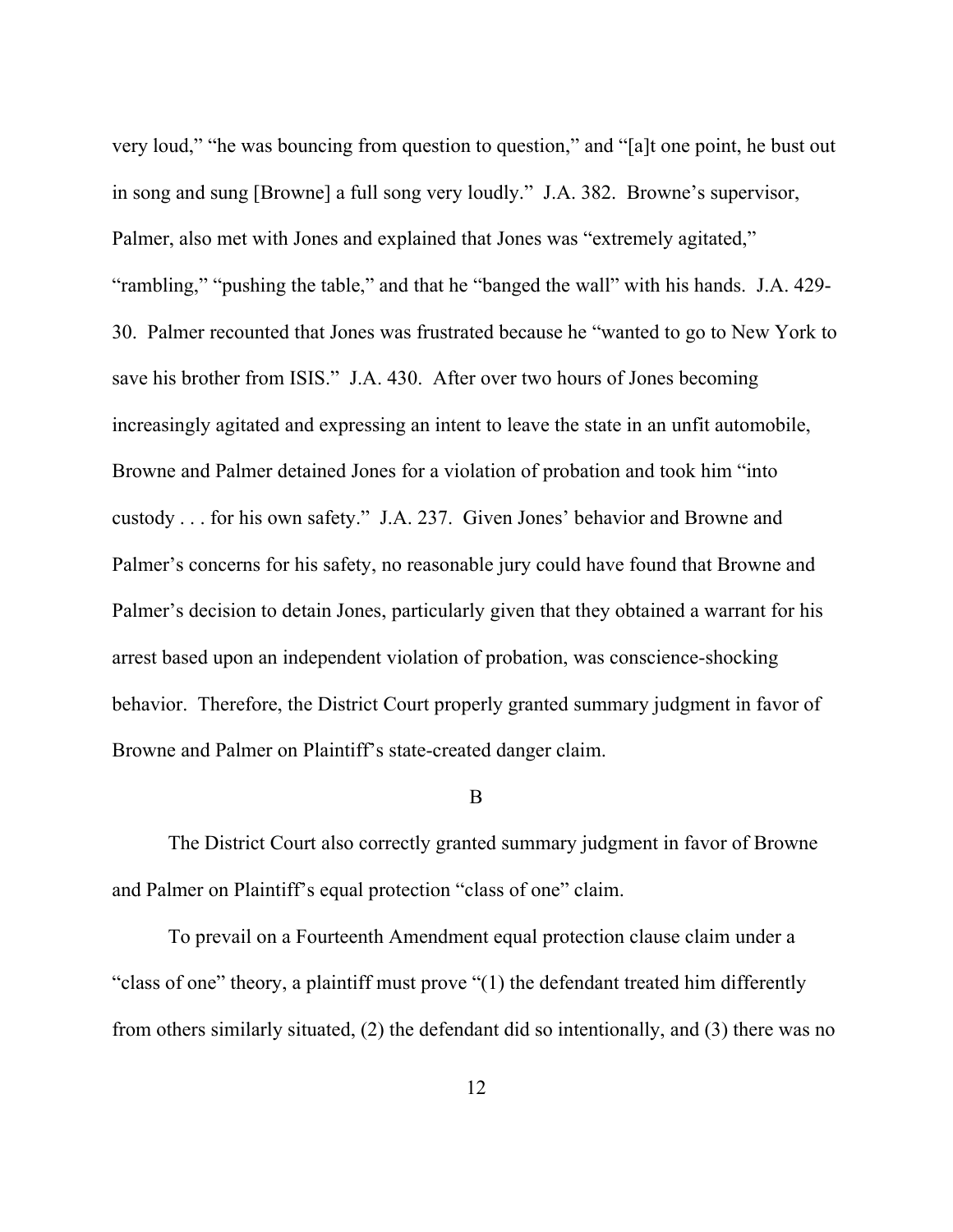rational basis for the difference in treatment." Hill v. Borough of Kutztown, 455 F.3d 225, 239 (3d Cir. 2006) (citing Village of Willowbrook v. Olech, 528 U.S. 562, 564  $(2000)$ ).

Here, Plaintiff has not satisfied the first and third elements. Plaintiff failed to identify similarly situated individuals who Browne and Palmer treated differently. See id. at 239. Additionally, given Jones' behavior at the probation office coupled with the fact that Browne and Palmer learned that Jones "was in technical violation [of his probation]," J.A. 431, and that he intended to leave the state, which itself would violate the terms of his probation**,** no reasonable juror could find that Browne and Palmer had no rational basis for detaining Jones. Therefore, the District Court properly granted summary judgment in favor of Browne and Palmer on this claim.

#### C

The District Court also correctly granted summary judgment in favor of the City on Plaintiff's § 1983 Monell claim.

Under Monell, a plaintiff "must demonstrate that the violation of his rights was caused by either a policy or a custom of the municipality." Berg v. Cnty. of Allegheny, 219 F.3d 261, 275 (3d Cir. 2000) (citing Monell v. Dep't of Soc. Servs., 436 U.S. 658, 691 (1978)). Thus, the plaintiff must "identiffy] a municipal policy or custom [that he claims violates his rights and then . . .] he must demonstrate that, through its deliberate conduct, the municipality was the 'moving force' behind the injury alleged." Id. at 276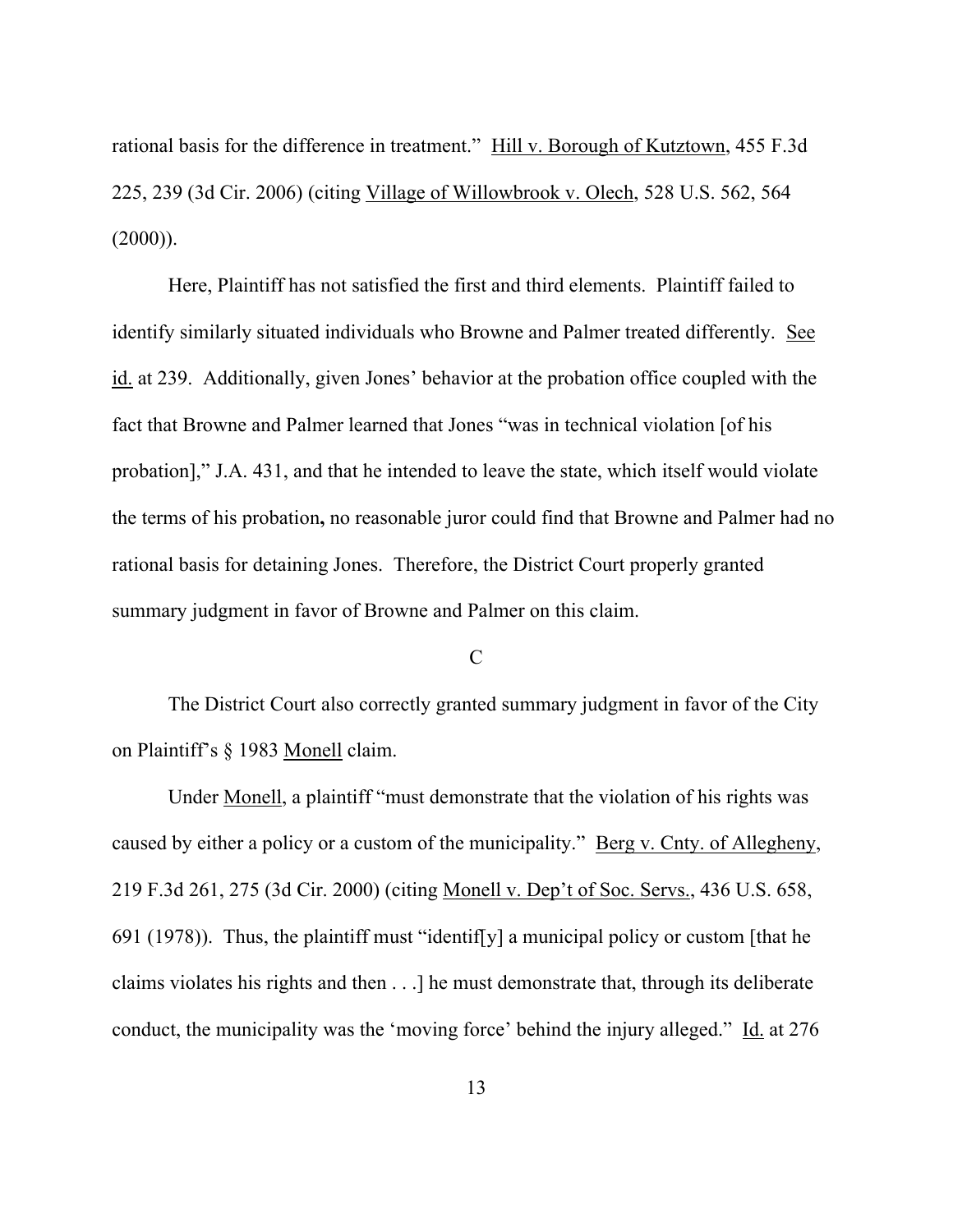(quotation marks and citation omitted). If "the policy or custom does not facially violate federal law, causation can be established only by demonstrat[ing] that the municipal action was taken with 'deliberate indifference' as to its known or obvious consequences." Id. (quotation marks and citation omitted). In other words, "[a] showing of simple or even heightened negligence will not suffice." Id.

There are two policies that may be implicated here, but neither provides a basis for relief. First, the City maintained a policy on inmate suicide prevention (the "Policy"). The Policy instructs "[a]ll correctional staff [to] remain alert for indications that inmates are possible self-injury risks" and requires them to conduct "a formal, self-injury risk assessment process, and standardized observation and intervention procedures" to ensure proper monitoring. J.A. 443.8 Here, staff members conducted two self-harm evaluations of Jones during his four-day imprisonment, and, during both evaluations, Jones denied having suicidal thoughts or engaging in prior suicide attempts. Given these denials, which contributed to a staff member's assessment that Jones' "[s]uicide risk appear[ed] low at this time," J.A. 258, no reasonable juror could find that the City was the "moving force" behind Jones' suicide, <u>Berg</u>, 219 F.3d at 276, or that the City was deliberately indifferent to a known or obvious risk of Jones committing suicide.

The second policy involves allowing inmates to keep certain medications in their

<sup>&</sup>lt;sup>8</sup> Plaintiff does not argue that the Policy is facially invalid, but instead asserts that staff acting under the Policy improperly failed to prevent Jones' suicide.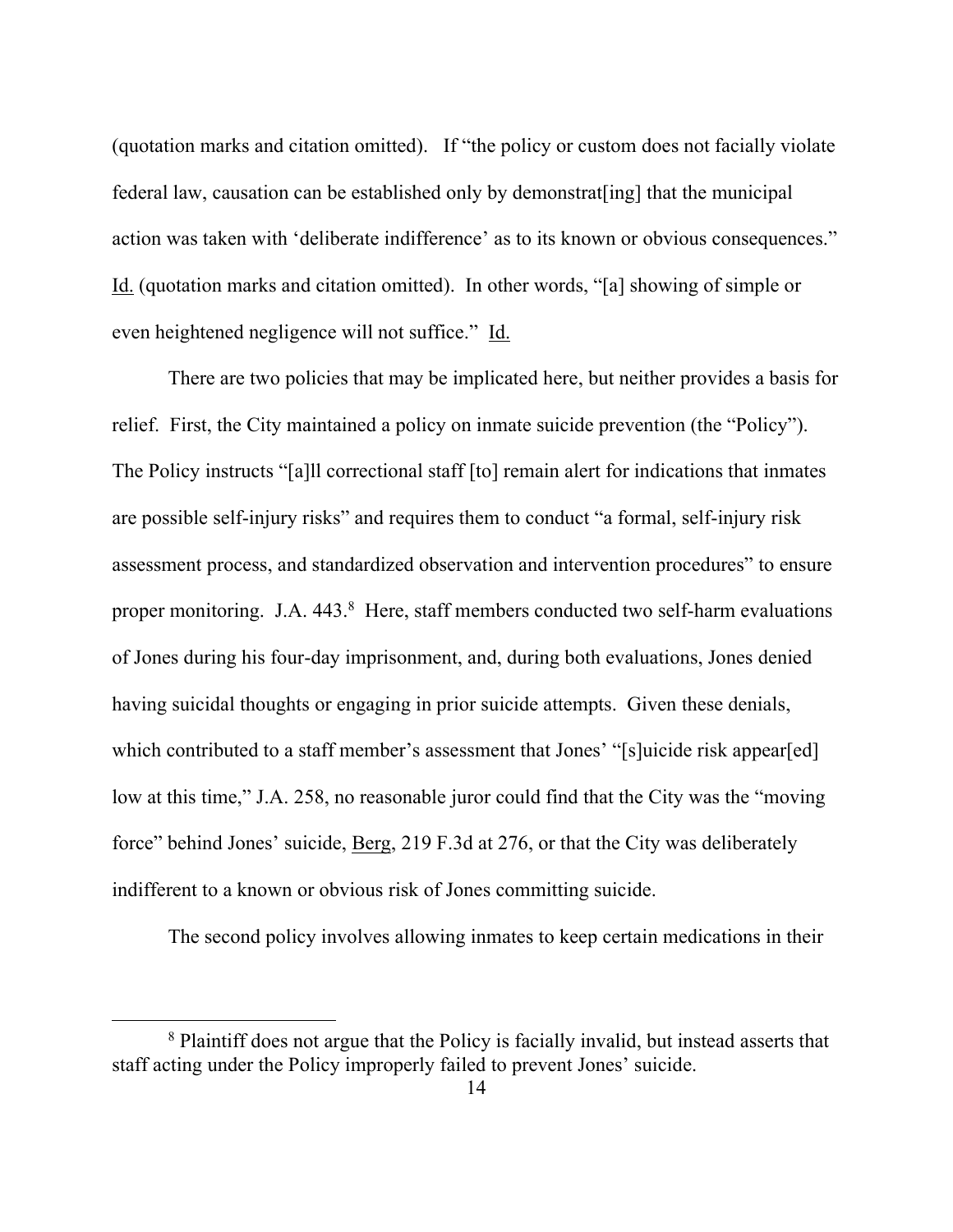possession, rather than requiring them to obtain the medication from the dispensary. Dr. Vivian Gandy, a healthcare provider at the jail, explained that "[n]ormally for specific medication, narcotics, seizure meds, those meds would not be given KOP, but for hypertensive meds, that could be KOP unless there was some specific reason for that individual not to have it on [his] person" and "[t]here was no reason" for her to order 'no KOP' here because she did not know of Jones' prior suicide attempts and Jones did not say that he was having suicidal thoughts. D.C. Dkt. No. 93-14. Even if in hindsight the healthcare professionals acting under these policies improperly assessed Jones' suicide risk before permitting him to keep his blood pressure medication on his person, this does not establish that there was a policy of indifference that would subject the City to Monell liability. See Palakovic, 854 F.3d at 228 (explaining that where there is a "dispute ... over the adequacy of the treatment, federal courts are generally reluctant to second guess medical judgments and to constitutionalize claims which sound in state tort law," and will "[d]efer[]" to prison medical authorities' "diagnosis and treatment of patients" (quotation marks omitted)). Therefore, the District Court properly granted summary judgment in favor of the City on Plaintiff's Monell claim.

## D

Finally, the District Court correctly granted summary judgment in favor of Browne and Palmer on Plaintiff's state law tort claims because they were protected by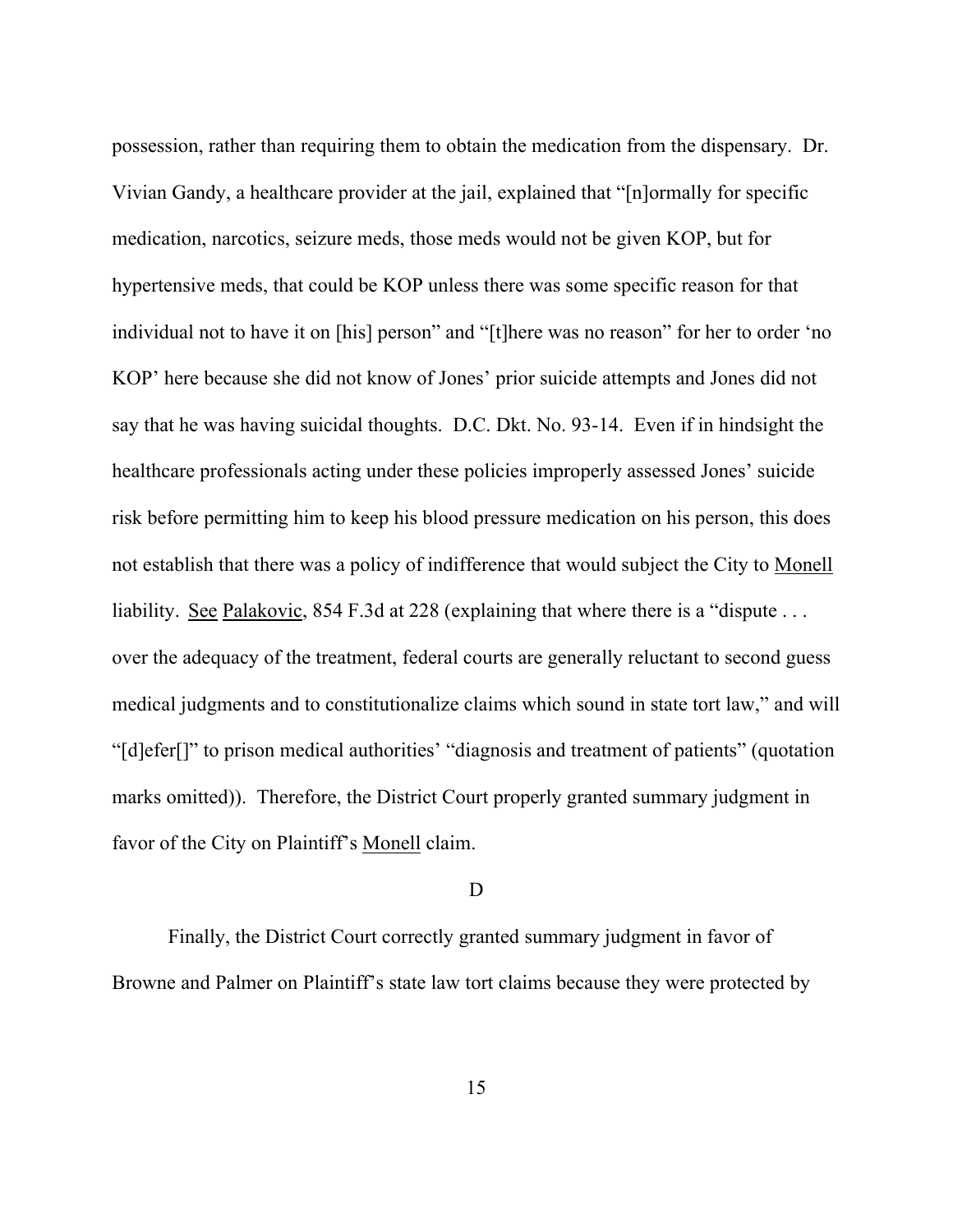sovereign immunity when their actions led to Jones' arrest and incarceration.

Pennsylvania "officials and employees acting within the scope of their duties[] shall continue to enjoy sovereign immunity and official immunity and remain immune from suit except [when Pennsylvania] specifically waive[s] the immunity." 1 Pa. Cons. Stat. Ann. § 2310. Pennsylvania looks to the Restatement (Second) of Agency to determine whether conduct is within the scope of one's employment. See Butler v. Flo-Ron Vending Co., 557 A.2d 730, 736 (Pa. Super. Ct. 1989). An employee acts within the scope of her employment when the employee's conduct (1) "is the kind [the employee] is employed to perform," (2) "occurs substantially within the authorized time and space limits," and (3) "is actuated, at least in part, by a purpose to serve the [employer]." Brumfield v. Sanders, 232 F.3d 376, 380 (3d Cir. 2000) (quoting Restatement (Second) of Agency § 228, analyzing Pennsylvania sovereign immunity). Actions that are not expressly authorized by the employer may still be within the scope of employment "if they are clearly incidental to the [employer]'s business." Shuman Estate v. Weber, 419 A.2d 169, 173 (Pa. Super. Ct. 1980).

Plaintiff does not dispute that Browne and Palmer obtained a warrant for Jones' arrest for a technical violation of probation or that they did so during their workday and while they were at the PAPPD office. Plaintiff nevertheless argues that Browne and Palmer were not acting within the scope of their employment because they "lied to the judge directly" in securing the warrant. Appellant Br. at 23. Plaintiff, however, concedes